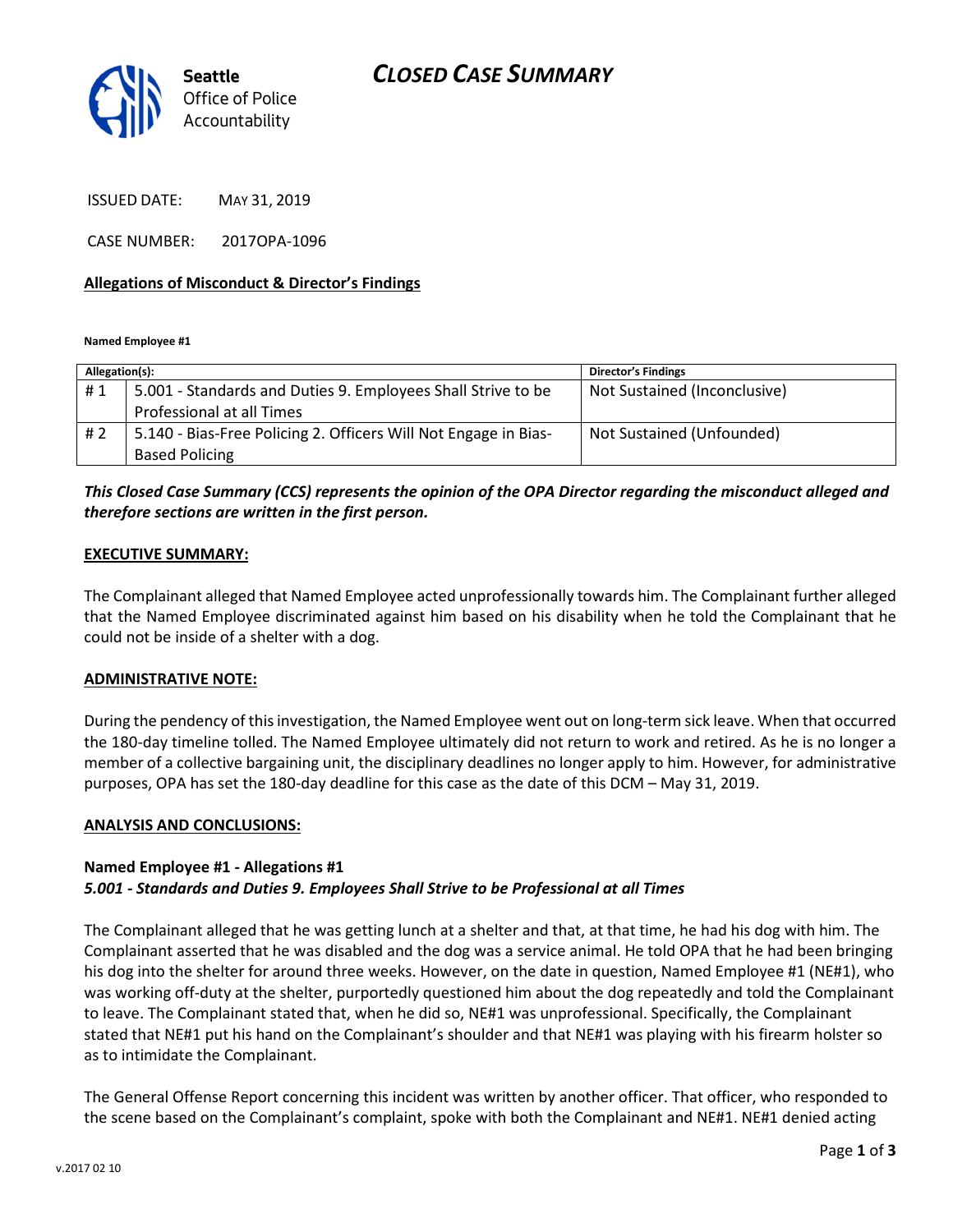OPA CASE NUMBER: 2017OPA-1096

unprofessionally or trying to intimidate the Complainant. NE#1 acknowledged questioning the Complainant about the dog and telling him that, if he did not like it, he would have to leave the shelter. The officer again spoke with the Complainant and the Complainant asked that a supervisor come to the scene. A supervisor did come to the scene and spoke with the Complainant. As a result of that conversation, this investigation was initiated.

As NE#1 was working off-duty on the date in question, he was not equipped with Body Worn Video (BWV). As such, the interactions between NE#1 and the Complainant were not captured by video. Moreover, while OPA attempted to interview NE#1 to get his account of what occurred, he went out on long-term leave during the pendency of this investigation and ultimately retired from the Department. He did not respond to an email and a letter requesting his interview.

OPA also tried to interview the Complainant. However, he, like NE#1, did not respond to OPA's inquiries and he was not interviewed.

SPD Policy 5.001-POL-9 requires that SPD employees "strive to be professional at all times." The policy further instructs that "employees may not engage in behavior that undermines public trust in the Department, the officer, or other officers." (SPD Policy 5.001-POL-9.) The policy further states the following: "Any time employees represent the Department or identify themselves as police officers or Department employees, they will not use profanity directed as an insult or any language that is derogatory, contemptuous, or disrespectful toward any person." (Id.) Lastly, the policy instructs Department employees to "avoid unnecessary escalation of events even if those events do not end in reportable uses of force." (Id.)

As discussed above, there is no video evidence of the interaction between NE#1 and the Complainant. There are also no independent witness accounts supporting one account over the other. Lastly, NE#1 declined to consent to an OPA interview and, as such, he did not offer his recitation of what occurred. For these reasons, I cannot reach a conclusive determination as to what took place during this incident and determine whether NE#1 did, in fact, act professionally. As such, I recommend that this allegation be Not Sustained – Inconclusive.

## Recommended Finding: Not Sustained (Inconclusive)

Seattle

Office of Police Accountability

## Named Employee #1 - Allegation #2 5.140 - Bias-Free Policing 2. Officers Will Not Engage in Bias-Based Policing

The Complainant further alleged that NE#1 discriminated against him based on his disability when NE#1 asked him to leave the shelter.

SPD policy prohibits biased policing, which it defines as "the different treatment of any person by officers motivated by any characteristic of protected classes under state, federal, and local laws as well other discernible personal characteristics of an individual." (SPD Policy 5.140.) This includes different treatment based on the race of the subject. (See id.)

Even without NE#1's testimony, I find that there is insufficient evidence in the record to establish that NE#1 engaged in biased policing. I reach this conclusion based on my belief that the Complainant's allegations as set forth in the General Offense Report, even if true, due not rise to the level of biased policing. Indeed, NE#1 may have been